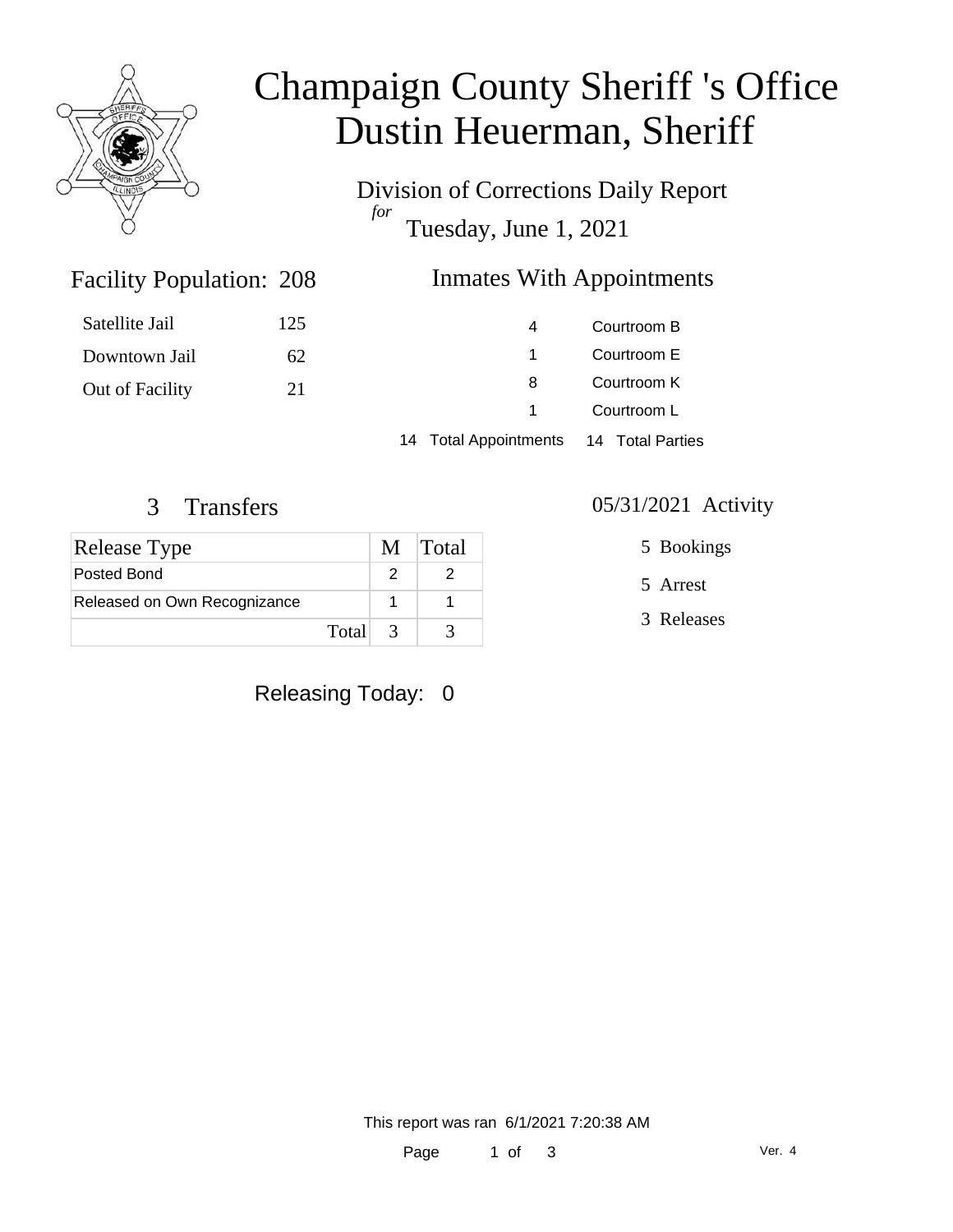

# Champaign County Sheriff 's Office Dustin Heuerman, Sheriff

Division of Corrections Daily Report *for* Tuesday, June 1, 2021

### Custody Status Count

Electronic Home Dentention 19

Felony Arraignment 7

- Felony Pre-Sentence 6
	- Felony Pre-Trial 122
- Felony Sentenced CCSO 1
- Felony Sentenced IDOC 29
- Felony Sentenced Other 2
	- Hold Other 1
- Misdemeanor Arraignment 2
	- Misdemeanor Other 1
	- Misdemeanor Pre-Trial 8
		- Petition to Revoke 3
		- Remanded to DHS 5
	- Traffic Sentenced CCSO 2
		- Total 208

This report was ran 6/1/2021 7:20:38 AM